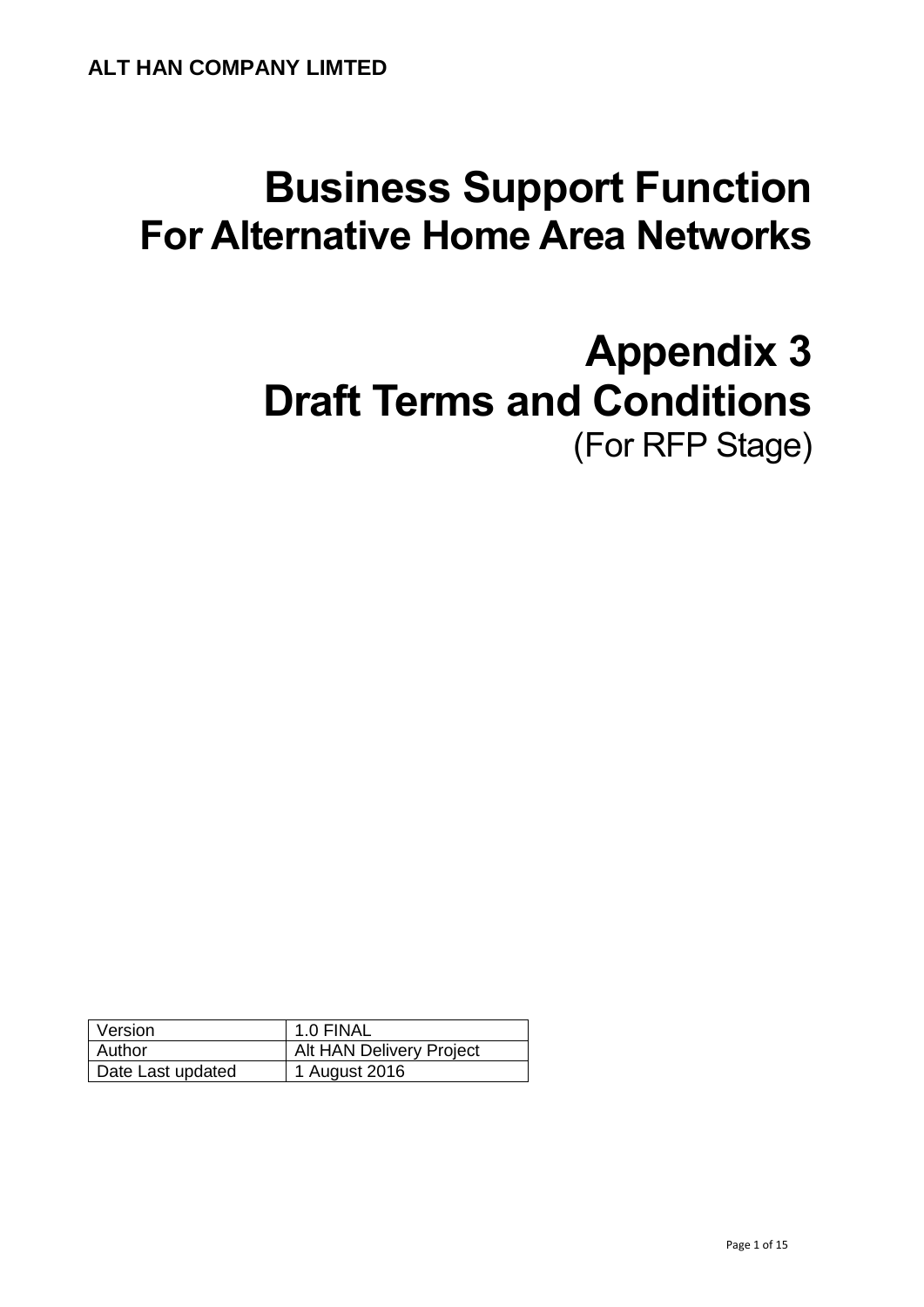# **Table of Contents**

| 1.  |  |
|-----|--|
| 2.  |  |
| 3.  |  |
| 4.  |  |
| 5.  |  |
| 6.  |  |
| 7.  |  |
| 8.  |  |
| 9.  |  |
| 10. |  |
| 11. |  |
| 12. |  |
| 13. |  |
| 14. |  |
| 15. |  |
| 16. |  |
| 17. |  |
| 18. |  |
| 19. |  |
| 20. |  |
| 21. |  |
| 22. |  |
| 23. |  |
| 24. |  |
| 25. |  |
| 26. |  |
| 27. |  |
| 28. |  |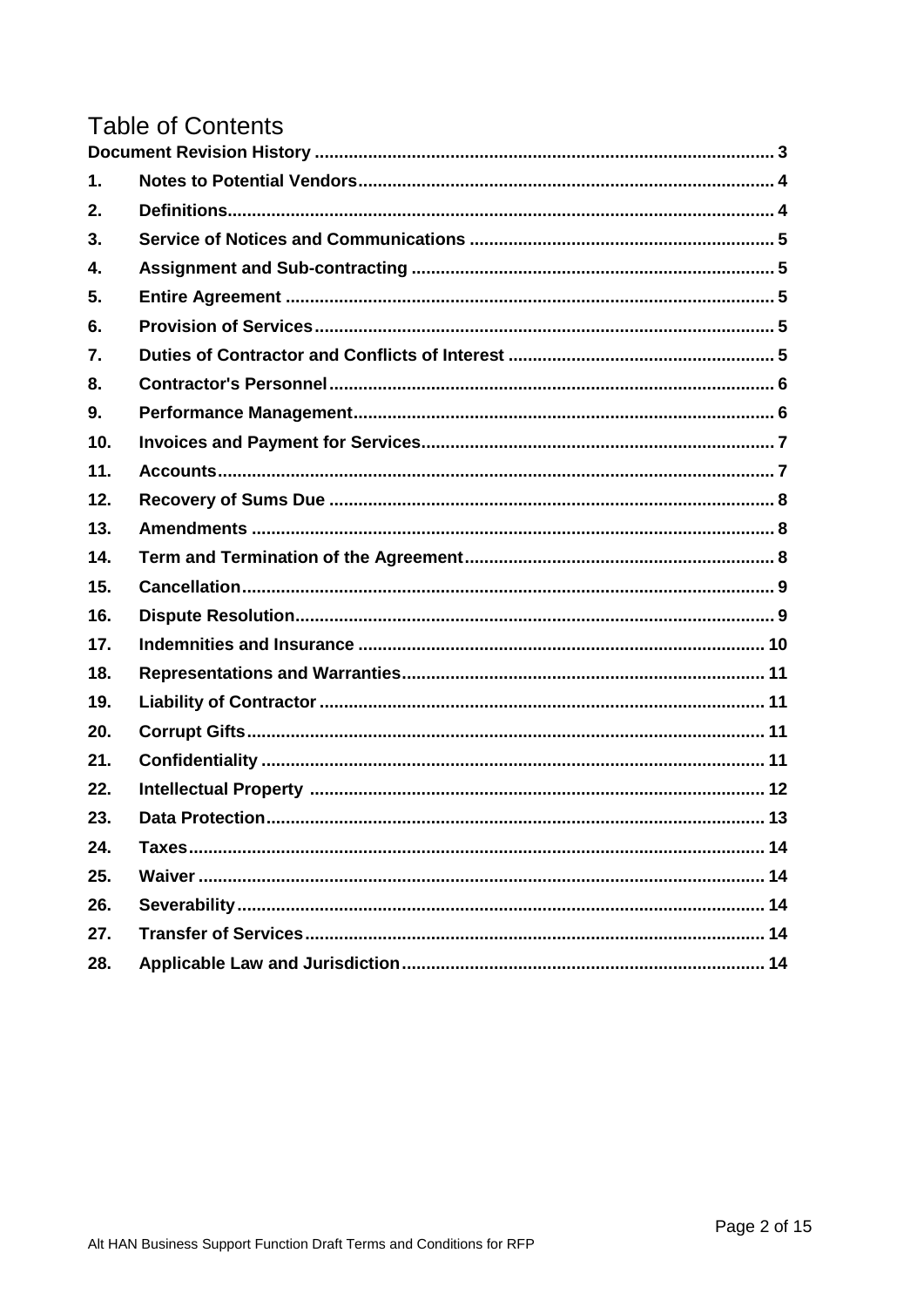## <span id="page-2-0"></span>**Document Revision History**

## Revision History

| Version | <b>Issue Date</b> | Description of Version / Changes    | Author                                       |
|---------|-------------------|-------------------------------------|----------------------------------------------|
| 0.1     | 3 June 2016       | <b>Initial Draft</b>                | <b>Adrian Rudd</b>                           |
| 0.2     | 08 July 2016      | <b>Quality and Technical Review</b> | Chris Cook / Haz<br>Elmamoun / Paul<br>Coyle |
| 0.3     | 13 July 2016      | <b>AHF Review</b>                   | <b>Adrian Rudd</b>                           |
| 0.4     | 28 July 2016      | Post AHF Review                     | <b>Adrian Rudd</b>                           |

### Approvals

| Name <sup>1</sup> | Responsibility                                                | Date of Signature | Version |
|-------------------|---------------------------------------------------------------|-------------------|---------|
| Alt HAN Forum     | Industry Forum responsible<br>for the delivery of Alternative |                   | 1.0     |
|                   | <b>HAN</b> services                                           |                   |         |

### Related Documents

| Description of Version / Changes             | Version |
|----------------------------------------------|---------|
| 00_Business Support Function RFP             | 1.0     |
| A1_Business Support Service Requirements     | 1.0     |
| A2_Business Support Pricing Schedule for RFP | 1.0     |
| A4 Business Support NDA for RFP              | 2.0     |
| A5_Indicative High Level Plan                | 1.0     |
| Alternative HAN Target Operating Model       | 2.0     |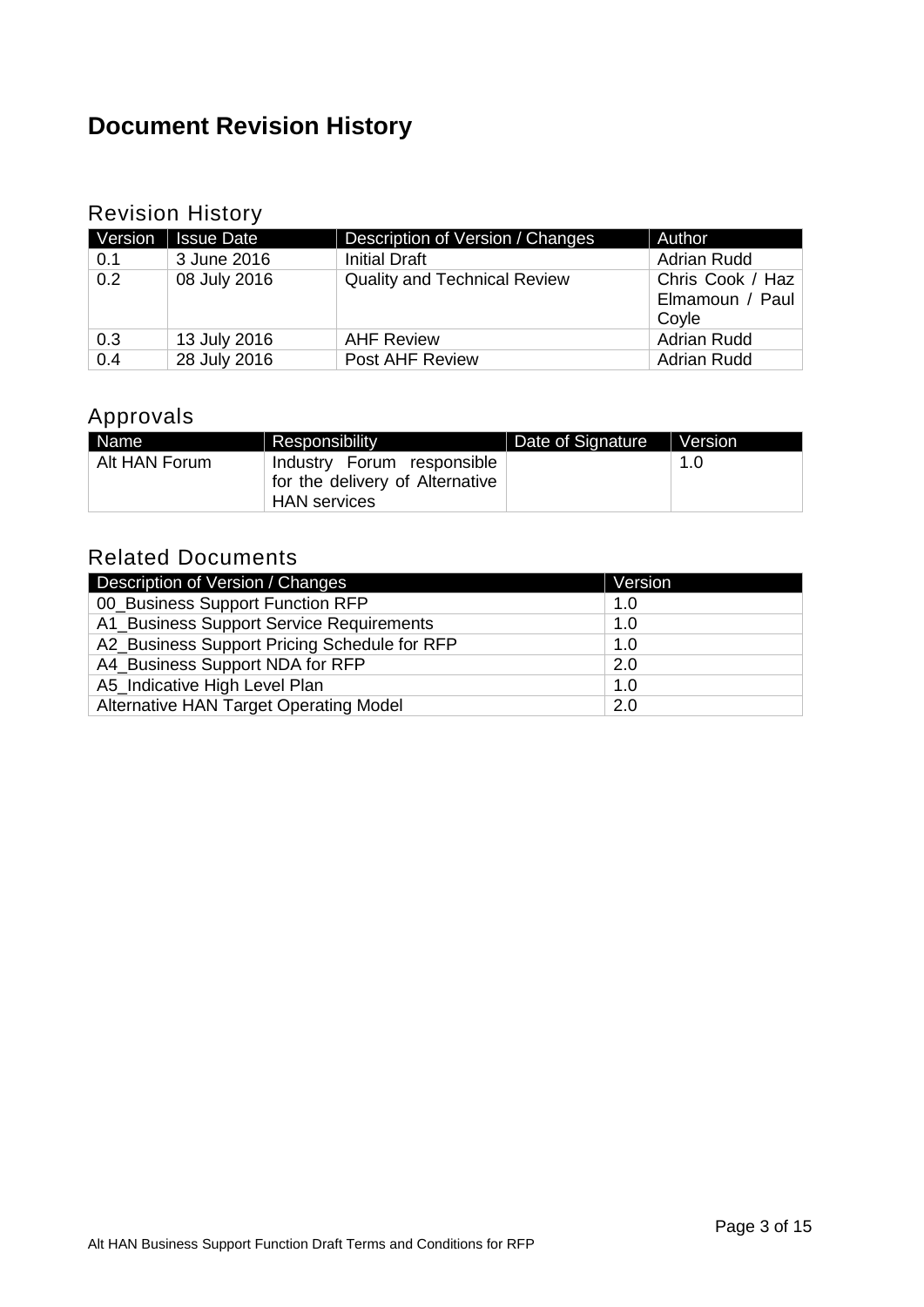#### <span id="page-3-0"></span>**1. Notes to Potential Vendors**

<span id="page-3-1"></span>**2. Definitions**

These draft Terms and Conditions are initial proposals and will be subject to further review and refinement as and when Alt HAN Co decides the structure of service provision, allocation of Lots and commercial negotiation.

| "Agreement"                             | shall mean this Agreement.                                                                                                                                                                                                                                                                                                                |
|-----------------------------------------|-------------------------------------------------------------------------------------------------------------------------------------------------------------------------------------------------------------------------------------------------------------------------------------------------------------------------------------------|
| "Alt HAN Co"                            | shall mean Alt HAN Co Ltd                                                                                                                                                                                                                                                                                                                 |
| "Alt HAN Co/ Energy Supplier Agreement" | shall mean the contractual agreement between<br>Alt HAN Co and each Energy Supplier using the<br><b>Services</b>                                                                                                                                                                                                                          |
| "Alt HAN Forum"                         | the Alternative HAN<br>shall<br><b>Forum</b><br>mean<br>established under Section Z of the Smart Energy<br>Code                                                                                                                                                                                                                           |
| "Charges"                               | means the price agreed in respect of the<br>Services, excluding Value Added Tax                                                                                                                                                                                                                                                           |
| "Confidential Information"              | shall mean any information written, oral, visual,<br>or otherwise disclosed in any medium by one<br>Party to the other under this Agreement and<br>otherwise<br>designated<br>marked<br><b>or</b><br>as<br>"Confidential" or which is clearly by its nature<br>confidential.                                                              |
| "Contractor"                            | shall mean the person contracted to provide<br>services under this Agreement.                                                                                                                                                                                                                                                             |
| "Implementation of Services Plan"       | shall mean the implementation plan or plans<br>submitted by the Contractor in response to the<br>Alternative HAN - Business Support Function<br><b>RFP</b>                                                                                                                                                                                |
| "Energy Supplier"                       | shall mean a gas or electricity supplier licenced<br>by the Gas and Electricity Markets Authority for<br>the supply of gas and/or electricity to domestic<br>and non-domestic consumers.                                                                                                                                                  |
| "Intellectual Property Rights"          | means patents, trade marks, service marks,<br>design rights (whether registrable or not),<br>applications for any of those rights, copyright,<br>database rights, trade or business names and<br>other similar rights or obligations, whether<br>registrable or not, in any country, including but<br>not limited to, the United Kingdom; |
| "Party" or "Parties"                    | shall mean one or both parties to this Agreement.                                                                                                                                                                                                                                                                                         |
| "QHSE Plans & Documentation"            | mean Quality,<br>Health, Safety<br>Shall<br>and<br>Environmental plans, procedures, processes and<br>records operated by the Contractor in provision<br>of the Services                                                                                                                                                                   |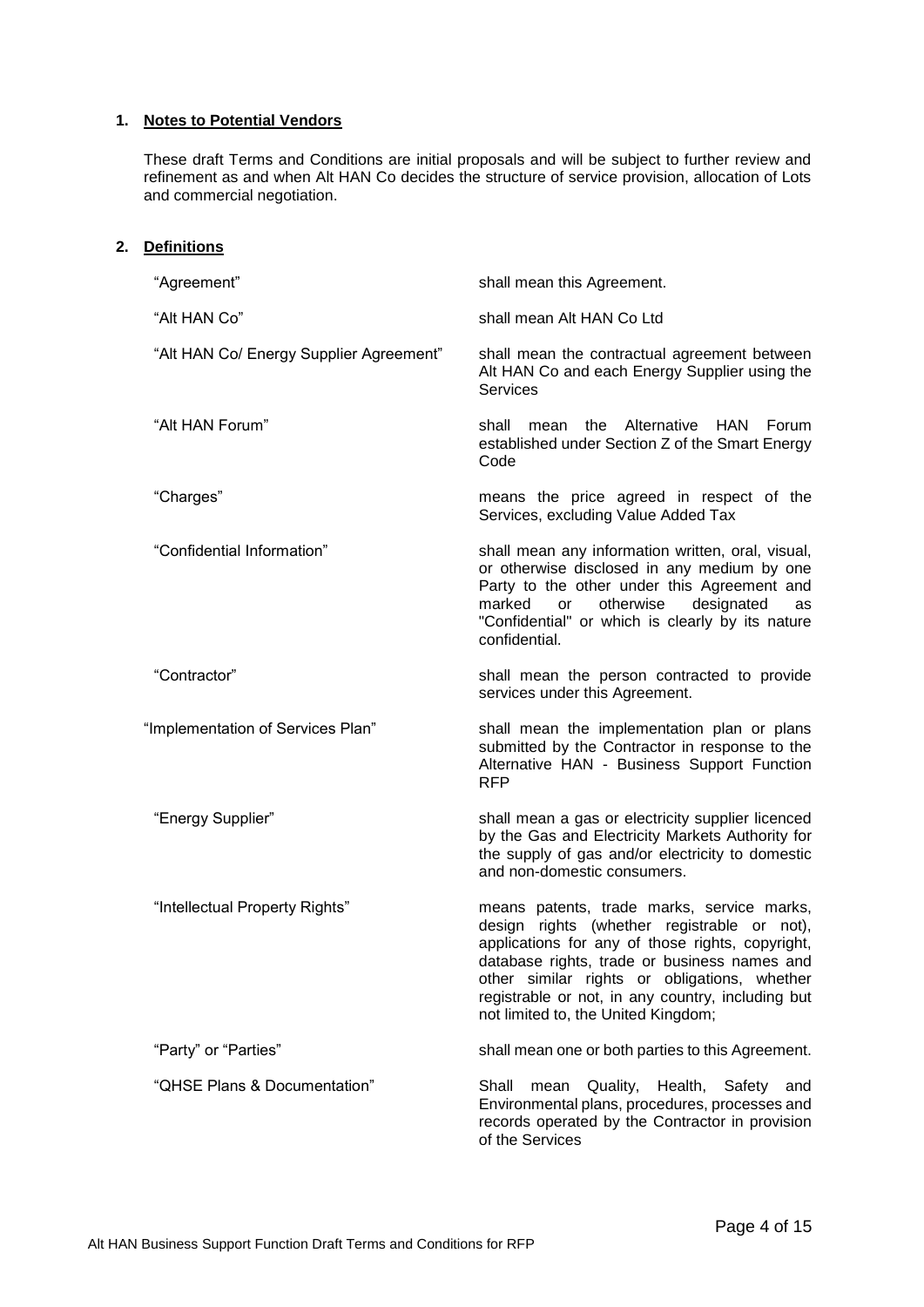"Service" or "Services" shall mean all kinds of services provided by the Contractor and requested by Alt HAN Co as defined in the Alternative HAN - Business Support Function RFP and its Appendix 1

#### <span id="page-4-0"></span>**3. Service of Notices and Communications**

(1) Any notice or other communication that either Party gives under the Agreement shall be made in writing and given either by hand, first class recorded postal delivery or facsimile transmission. Notice given by hand shall be effective immediately, notice given by recorded postal delivery shall be effective two working days after the date of posting, notice given by facsimile transmission shall be effective the working day after receipt by the notifying Party of a transmission slip showing that the transmission has succeeded.

#### <span id="page-4-1"></span>**4. Assignment and Sub-contracting**

(1) The Contractor shall not give, bargain, sell, assign, sub-contract or otherwise dispose of the Agreement or any part thereof without the previous agreement in writing of Alt HAN Co.

(2) The Contractor shall not use the services of self-employed individuals, contractors or consultants in connection with the Agreement without the previous agreement in writing of the Alt HAN Co.

(3) If the Contractor uses a sub-contractor for the purpose of performing the Services or any part of it, the Contractor shall include in the relevant contract a provision which requires the Contractor to pay for those goods or services within 30 days of the Contractor receiving a correct invoice from the sub-contractor.

(4) The Contractor shall be responsible for the acts and omissions of his sub-contractors as though they were his own.

#### <span id="page-4-2"></span>**5. Entire Agreement**

(1) The Agreement constitutes the entire agreement and understanding between the parties and supersedes all prior written and oral representations, agreements or understandings between them relating to the subject matter of the Agreement provided that neither Party excludes liability for fraudulent misrepresentations upon which the other Party has relied.

#### <span id="page-4-3"></span>**6. Provision of Services**

(1) Subject to the terms and conditions of this Agreement, Alt HAN Co hereby engages the Contractor and the Contractor undertakes to provide the Services as set out in the Agreement.

(2) This Agreement shall form part of the Alt HAN Co/Energy Supplier Agreement with the provision and performance of the Services referenced in the Alt HAN Co/Energy Supplier Agreement.

#### <span id="page-4-4"></span>**7. Duties of Contractor and Conflicts of Interest**

(1) The Contractor undertakes that is shall use all reasonable endeavours to provide the Services requested by Alt HAN Co in a professional manner.

(2) The Contractor warrants to Alt HAN Co that there is no conflict of interest at contract award or at any time during performance of the Services.

(3) The Contractor undertakes that upon becoming aware of any such conflict of interest during the performance of the Agreement (whether the conflict existed before the award of the Agreement or arises during its performance) he shall immediately notify the Alt HAN Co in writing of the same, giving particulars of its nature and the circumstances in which it exists or arises and shall furnish such further information as the Alt HAN Co may reasonably require.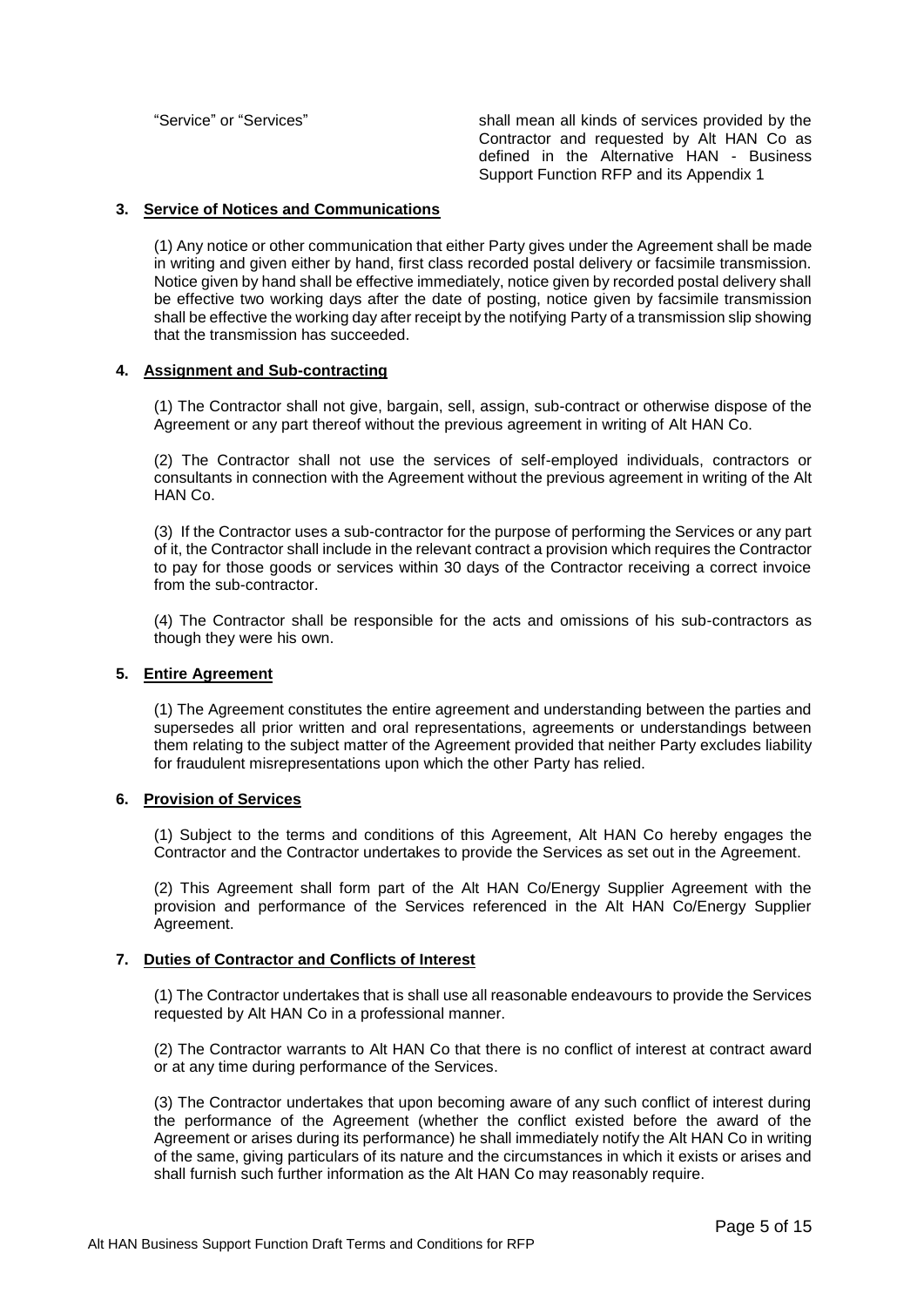(4) Where Alt HAN Co is of the opinion that the conflict of interest notified to it under paragraph (2) above is capable of being avoided or removed, Alt HAN Co may require the Contractor to take such steps as will, in its opinion, avoid, or as the case may be, remove the conflict and:

(i) if the Contractor fails to comply with the Authority's requirements in this respect; or

(ii) if, in the opinion of the Authority, it is not possible to remove the conflict,

Alt HAN Co may terminate the Agreement immediately and recover from the Contractor the amount of any loss resulting from such termination.

(5) Notwithstanding Condition 7(4), where Alt HAN Co is of the opinion that the conflict of interest which existed at the time of the award of the Agreement could have been discovered with the application by the Contractor of due diligence and ought to have been disclosed as required by the tender documents pertaining to it, the Alt HAN Co may terminate the Agreement immediately for breach of a fundamental condition and, without prejudice to any other rights, recover from the Contractor the amount of any loss resulting from such termination.

#### <span id="page-5-0"></span>**8. Contractor's Personnel**

(1) If and when requested by Alt HAN Co, the Contractor shall provide a list of the names and employer (where sub-contracted) of all persons who may at any time be connected with the performance of the Services to Alt HAN Co, specifying the role in which each such person is concerned with the Contractor and giving such other particulars as Alt HAN Co may require.

#### <span id="page-5-1"></span>**9. Performance Management**

(1) The Contractor shall provide the Services in accordance with and as specified in the Agreement to the satisfaction of Alt HAN Co whose decision shall be final and conclusive. Alt HAN Co shall have the power to inspect and examine the performance of the Services at the Contractors premises at any reasonable time or, provided that the Alt HAN Co gives reasonable notice to the Contractor, at any other premises where any part of the Services is being performed.

(2) If the Alt HAN Co informs the Contractor that the Alt HAN Co considers any part of the Services to be inadequate or in any way differing from the Agreement, and this is other than as a result of default or negligence on the part of the Alt HAN Co, the Contractor shall at his own expense reschedule and perform the work correctly within such reasonable time as may be specified by Alt HAN Co.

(3) If the performance of the Agreement by the Contractor is delayed by reason of any act on the part of Alt HAN Co or by industrial dispute (other than by an industrial dispute occurring within the Contractor's or its sub-contractor's organisation) or any other cause which the Contractor could not have prevented then the Contractor shall be allowed a reasonable extension of time for completion. For the purposes of this Condition, the Contractor shall be deemed to have been able to prevent causes of delay that are within the reasonable control of the Contractor's staff, agents and sub-contractors.

(4) Timely and appropriate provision of the Services shall be of the essence of the Agreement, including in relation to commencing the provision of the Services in accordance with the Contractor's Implementation of Services Plan and QHSE Plans & Documentation and within the timescales or specified dates agreed.

(5) The Contractor warrants that it shall provide the Services with all due skill, care and diligence, and in accordance with good industry practice and legal requirements.

(6) Without prejudice to the provision of Condition 9(1), the Contractor shall reimburse Alt HAN Co for all reasonable costs incurred by the Alt HAN Co which have arisen as a direct consequence of the Contractor's delay in the performance of the Agreement which the Contractor had failed to remedy after being given reasonable notice by the Alt HAN Co.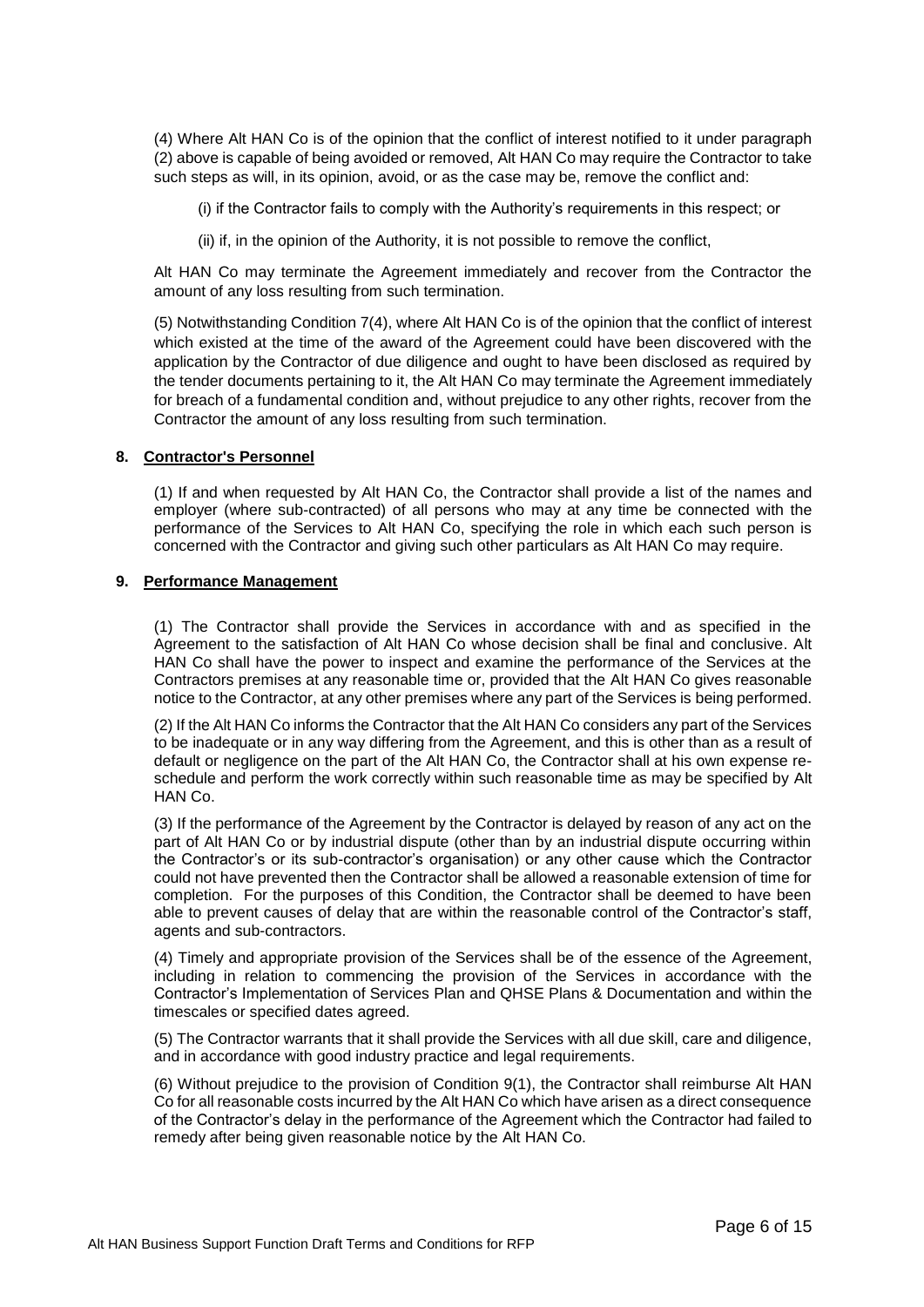(7) The Contractor shall provide Services in accordance with agreed key performance indicators, liquidated damages and service levels. The Contractor shall provide performance management reports on monthly basis and, where requested, present them to the Alt HAN Co Board. Corrective actions, remediation and remedy actions shall be formally agreed between the parties. Failure of the Contractor to meet agreed performance management service levels shall be considered a breach of this agreement and covered under Condition 14 (below).

#### <span id="page-6-0"></span>**10. Invoices and Payment for Services**

(1) In consideration of the provision of the Services by the Contractor, and provided always that the Services have been performed to the satisfaction of Alt HAN, Alt HAN Co shall pay the Contractor for the Services rendered as set out in the Alternative HAN - Business Support Function RFP and associated Appendices subject to:

(i) The Contractor shall submit invoices at times or intervals agreed by Alt HAN Co in the Agreement or otherwise. The Contractor shall ensure that any invoice it submits sets out the Alt HAN Co Purchase Order or contract number, the Charges and, where not all of the Services have been completed, the relevant part of the Charges with an appropriate breakdown of resources used (staff, sub-contracted and materials), the part of the Services (if all the Services have not been completed) and period to which the invoice relates, and its confirmation that the Services (or relevant part of the Services referred to on the invoice) have been fully performed.

(ii) In consideration of the provision of the Services by the Contractor, the Alt HAN Co shall pay the sums due after receiving a correctly submitted invoice as set out in Condition 10(1)(i). Such payment shall normally be made within 60 days of receipt of the correctly submitted invoice.

(iii) The Contractor shall not be entitled to charge for the provision of any services that are not part of the Services agreed within the Agreement, unless the Agreement has been properly amended in advance in accordance with Condition 13.

(iv) Alt HAN Co may withold payment in respect of any Services that the Contractor has either failed to provide or has provided inadequately, without prejudice to any other rights or remedies of Alt HAN Co.

(v) If the Contractor believes that payment for a correctly submitted invoice is overdue, [representative of Alt HAN Co] shall be contacted by telephone or by email. In the event that the problem is not resolved to the Contractors satisfaction, then the matter shall revert to Dispute Resolution (Condition 16).

(vi) For the purpose of calculating any interest where late payment is agreed, the relevant date for the payment of the debt shall be deemed to be the last day of a period of 30 days commencing on the day when the Alt HAN Co received the invoice, or, if the Contractor had not completed the Services (or the part of the Services to which the invoice relates) before submitting the invoice, the last day of a period of 30 days commencing on the day when the Contractor completed the Services, (or the part of the Services to which the invoice relates).

#### <span id="page-6-1"></span>**11. Accounts**

(1) The Contractor shall keep full and proper accounts, records and vouchers relating to all expenditure reimbursed by the Alt HAN Co and all payments made by the Alt HAN Co in respect of the Services.

(2) The Contractor shall permit Alt HAN Co acting by its staff, representatives and agents or independent auditor on request and at all reasonable times to examine all accounts, records and vouchers at the offices of the Contractor or at such other places as the Alt HAN Co shall direct, and to take copies of such accounts, records and vouchers and the Contractor shall provide the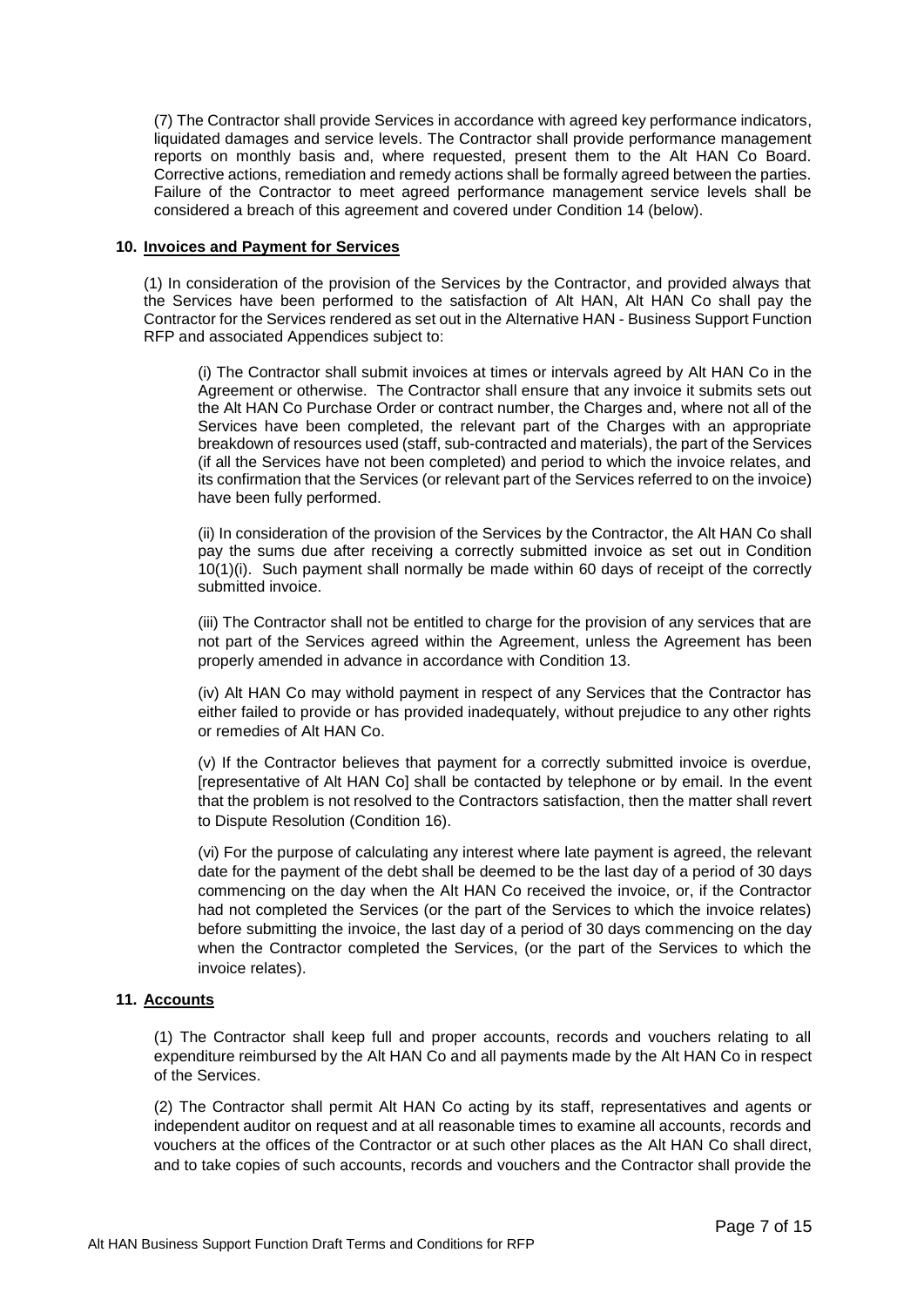Alt HAN Co or its independent auditor with such explanations relating to that expenditure as the Alt HAN Co may request.

(3) The Contractor shall ensure that the said accounts, records and vouchers are available for a period of seven years after termination or expiry of the Agreement.

#### <span id="page-7-0"></span>**12. Recovery of Sums Due**

(1) Whenever under the Agreement any sum of money shall be recoverable from or payable by the Contractor, such sum may be deducted from any amount then due, or which at any time thereafter may become due, to the Contractor under this Agreement or any other agreement or arrangement with Alt HAN Co.

(2) Any over-payment by Alt HAN Co to the Contractor whether in respect of the Charges or Value Added Tax shall be a sum of money recoverable from the Contractor pursuant to Condition 12(1) above.

#### <span id="page-7-1"></span>**13. Amendments**

(1) This Agreement including all its Appendices and Annexes constitutes the entire agreement of the Parties in relation to its subject matter and supersedes all prior agreements, understandings and negotiations in connection with it.

(2) This Agreement including all its Appendixes and Annexes may be amended only in writing by a document signed by duly authorized representatives of both Parties.

#### <span id="page-7-2"></span>**14. Term and Termination of the Agreement**

(1) The initial term of this contact shall be five years with the potential for a two year extension, on the same terms and conditions, where mutually agreed. Any extension of this Agreement shall be only by express agreement between the Parties.

(2) Without prejudice to any other right or remedy Alt HAN Co may have against the Contractor Alt HAN Co may by written notice terminate this Agreement immediately if the Contractor:

(i) is in breach of any of the terms of this Agreement and, where the breach is capable of remedy, fails to remedy such breach within fourteen (14) days service of a written notice specifying the breach and requiring it to be remedied; or

(ii) in Alt HAN Co's opinion, is incompetent, commits any act of gross or persistent misconduct and/or neglect or omits to perform the Services or any of his duties or obligations under this Agreement; or

(iii) fails or refuses after written warning from Alt HAN Co to carry out the Services or the duties reasonably and properly required of it under this Agreement; or

(iv) becomes bankrupt, goes into liquidation, receivership, administration, make any composition with his creditors or enters any insolvency procedure; or

(v) the Contractor undergoes a change of control, where "control" has the meaning given in Section 416 of the Income and Corporation Taxes Act 1988.

(vi) provides Alt HAN Co with any false or misleading information with regard to its ability to perform the Services; or

(vii) fails to meet the requirements of the Implementation of Services Plan; or

(viii) breaches requirements set out in the QHSE Plans & Documentation; or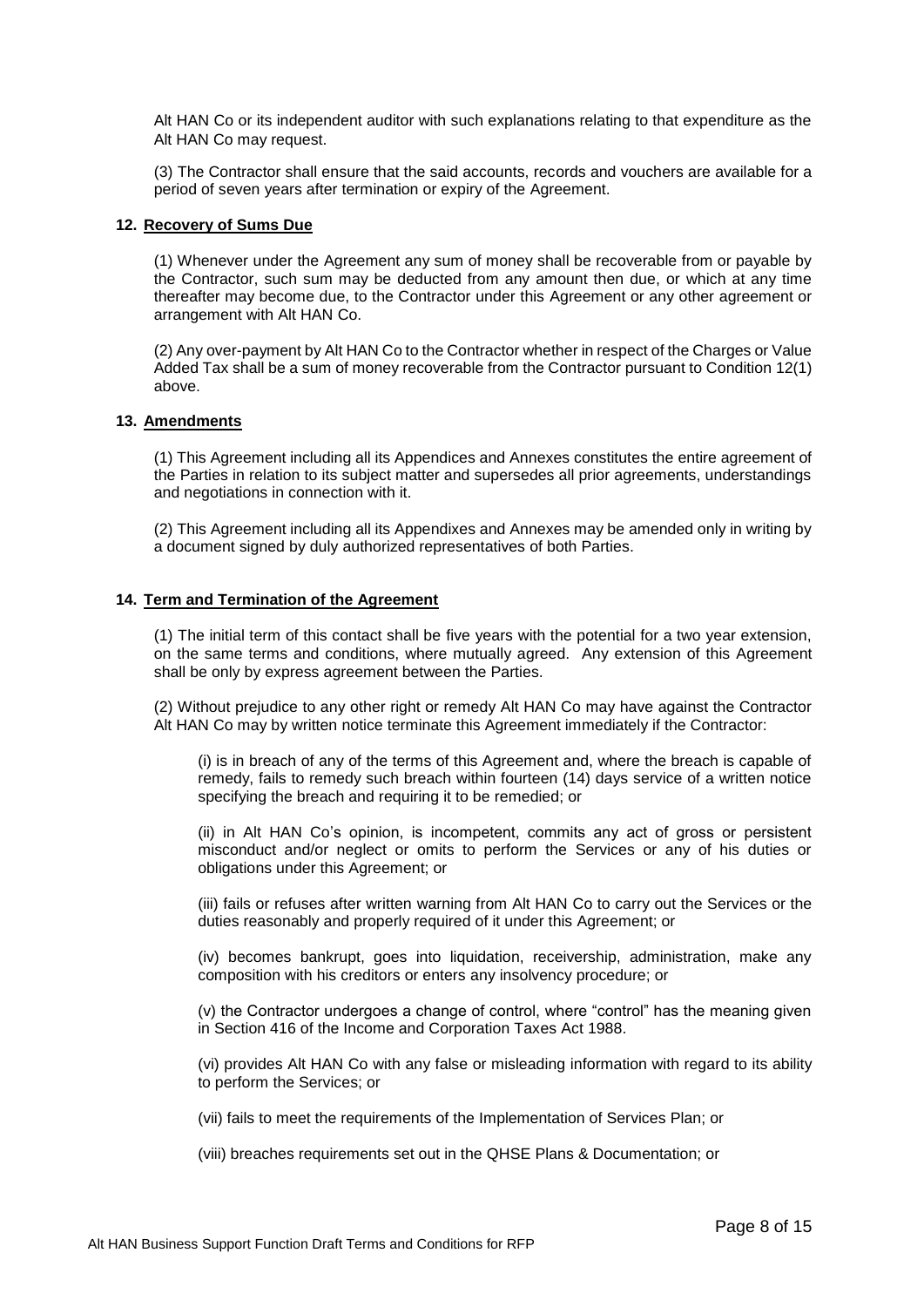(ix) has done anything which brings or might reasonably be expected to bring Alt HAN Co into disrepute or otherwise damage Energy Suppliers, other contractors, employees, agents, customers, other business associates or the general public (including, but not limited to, committing an act of fraud or dishonesty whether or not connected with the provision of the Services); or

(x) causes Alt HAN Co or an Energy Supplier to be in breach of the Alt HAN Co/Energy Supplier Agreement and, where the breach is capable of remedy, fails to remedy such breach within fourteen (14) days service of a written notice specifying the breach and requiring it to be remedied.

(3) The termination of this Agreement howsoever arising is without prejudice to the rights, duties and liabilities of either Party accrued due prior to termination and all provisions of this Agreement which expressly or impliedly have effect after termination shall continue to be enforceable notwithstanding termination.

(4) After receipt of the notice under paragraph (2) above or earlier discovery by Alt HAN Co of the occurrence of any of the events described in that paragraph, Alt HAN Co may, by notice in writing to the Contractor, terminate the Agreement with immediate effect without compensation to the Contractor and without prejudice to any right or action or remedy which may accrue to Alt HAN Co thereafter. Alt HAN Co right to terminate the Agreement under Condition 14(2)(v) will exist until the end of a period of three months starting from receipt of the notice provided by the Contractor pursuant to Condition 3(1), or such other period as is agreed by the parties.

#### <span id="page-8-0"></span>**15. Cancellation**

(1) Alt HAN Co shall be entitled to terminate the Agreement, or to terminate the provision of any part of the Services, by giving to the Contractor not less than 90 days' notice in writing to that effect without prejudice to any rights or remedies of the Contractor for breach of contract. Once it has given such notice, Alt HAN Co may extend the period of notice at any time before it expires, subject to agreement on the level of Services to be provided by the Contractor during the period of extension.

#### <span id="page-8-1"></span>**16. Dispute Resolution**

(1) The parties shall attempt in good faith to negotiate a settlement to any dispute between them arising out of or in connection with the Agreement.

(2) If the parties cannot resolve the dispute pursuant to paragraph (1) of this Condition, the dispute may, by agreement between the parties, be referred to mediation pursuant to paragraph (4) of this Condition.

(3) The performance of the Services shall not cease or be delayed by the reference of a dispute to mediation pursuant to paragraph (2) of this Condition.

(4) If the parties agree to refer the dispute to mediation:

(i) in order to determine the person who shall mediate the dispute (the "Mediator") the parties shall by agreement choose a neutral adviser within 30 days after agreeing to refer the dispute to mediation;

(ii) the parties shall within 14 days of the appointment of the Mediator meet with him in order to agree a programme for the exchange of all relevant information and the structure to be adopted for negotiations to be held;

(iii) unless otherwise agreed, all negotiations connected with the dispute and any settlement agreement relating to it shall be conducted in confidence and without prejudice to the rights of the parties in any future proceedings;

(iv) if the parties reach agreement on the resolution of the dispute within 60 days of the Mediator being appointed, or such longer period as may be agreed between the parties,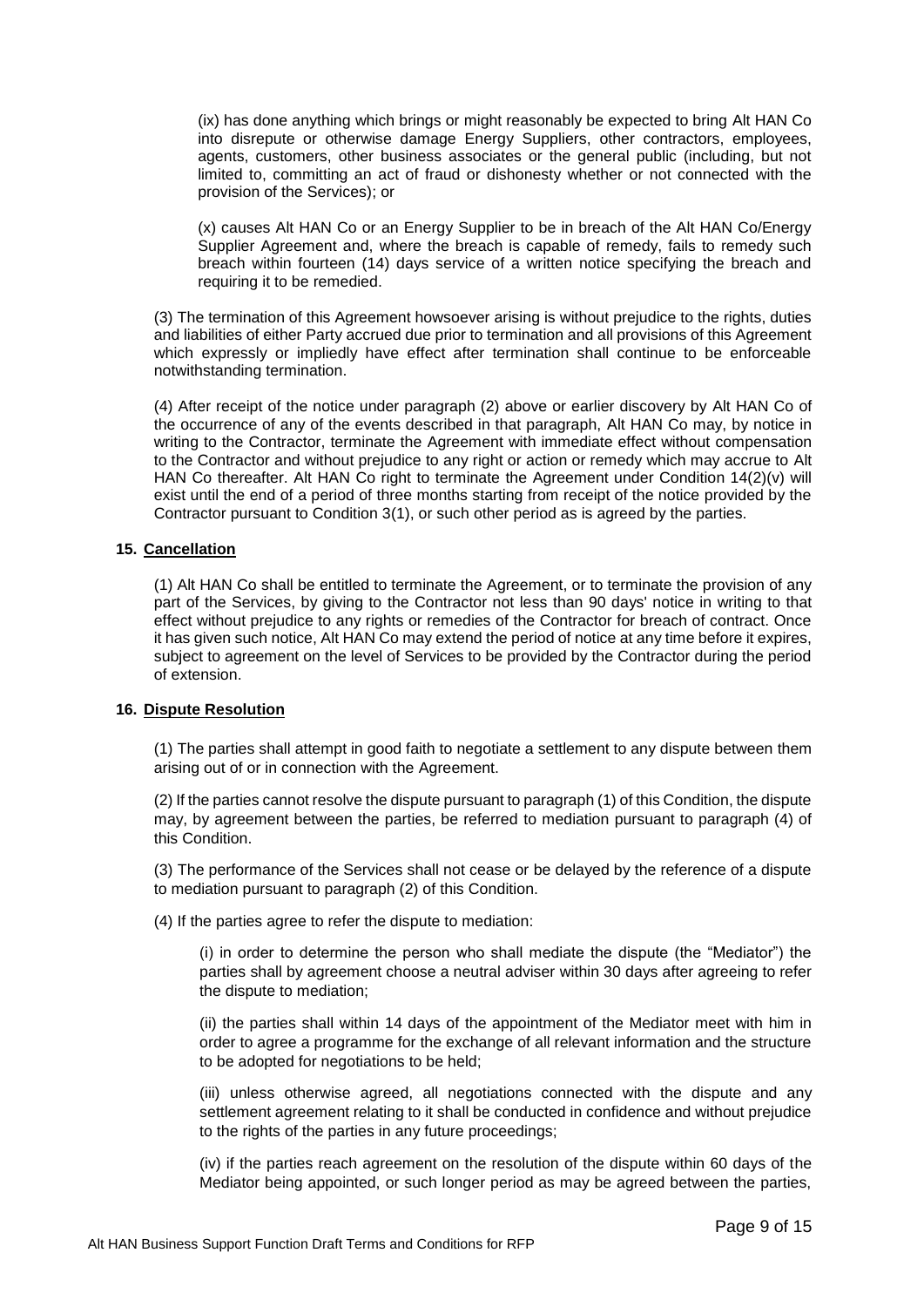the agreement shall be made in writing and shall be binding on the parties once it is signed by both the Alt HAN Co and the Contractor;

(v) failing agreement within 60 days of the Mediator being appointed, or such longer period as may be agreed between the parties, either of the parties may invite the Mediator to provide a non-binding but informative opinion in writing. Such an opinion shall be provided on a without prejudice basis and shall not be used in evidence in any proceedings relating to the Agreement without the prior written consent of both parties.

(5) If the parties do not agree to refer the dispute to mediation, or if the parties fail to reach agreement as to who shall mediate the dispute pursuant to Condition 16(4)(i) or if they fail to reach agreement in the structured negotiations within 60 days of the Mediator being appointed or such longer period as may be agreed by the parties, then any dispute or difference between them may be referred to the courts.

(6) Costs for appointment of the Mediator shall be shared equally between Alt HAN Co and the Contractor.

#### <span id="page-9-0"></span>**17. Indemnities and Insurance**

(1) The Contractor shall hold harmless and indemnify the Alt HAN Co on demand from and against all claims, demands, proceedings, actions, damages, costs (including legal costs), expenses and any other liabilities arising from claims made by the Alt HAN Co's directors, staff or agents, or by third parties, in respect of any death or personal injury, or loss or destruction of or damage to property, or any other loss, destruction or damage, including but not limited to financial losses which are caused, whether directly or indirectly, by the breach of contract or breach of duty (whether in negligence, tort, statute or otherwise) of the Contractor, its employees, agents or sub-contractors.

(2) The Contractor shall be liable to the Alt HAN Co for any loss, damage, destruction, injury or expense, whether direct or indirect, (and including but not limited to loss or destruction of or damage to the Alt HAN Co's property, which includes data) arising from the Contractor's breach of contract or duty (whether arising in negligence, tort, statute or otherwise).

(3) The Contractor shall effect with a reputable insurance company a policy or policies of insurance providing an adequate level of cover in respect of all risks which may be incurred by the Contractor in respect of the indemnities provided under the Agreement, which in any event shall not be less than £5 million (Five million pounds) and shall at the request of the Alt HAN Co produce the relevant policy or policies together with receipt or other evidence of payment of the latest premium due there under.

(4) Nothing in these Conditions nor in any part of the Agreement shall impose any liability on any board member, representative, agent or staff of Alt HAN Co.

(5) The Contractor shall indemnify Alt HAN Co against all proceedings, actions, claims, demands, costs (including legal costs), charges, expenses and any other liabilities arising from or incurred by reason of any infringement or alleged infringement of any third party's Intellectual Property Rights used by or on behalf of the Contractor for the purpose of the Agreement, providing that any such infringement or alleged infringement is not knowingly caused by, or contributed to, by any act of the Alt HAN Co.

(6) Alt HAN Co shall indemnify the Contractor against all proceedings, actions, claims, demands, costs (including legal costs), charges, expenses and any other liabilities arising from or incurred by reason of any infringement or alleged infringement of any third party's Intellectual Property Rights used at the request of the Alt HAN Co by the Contractor in the course of providing the Services.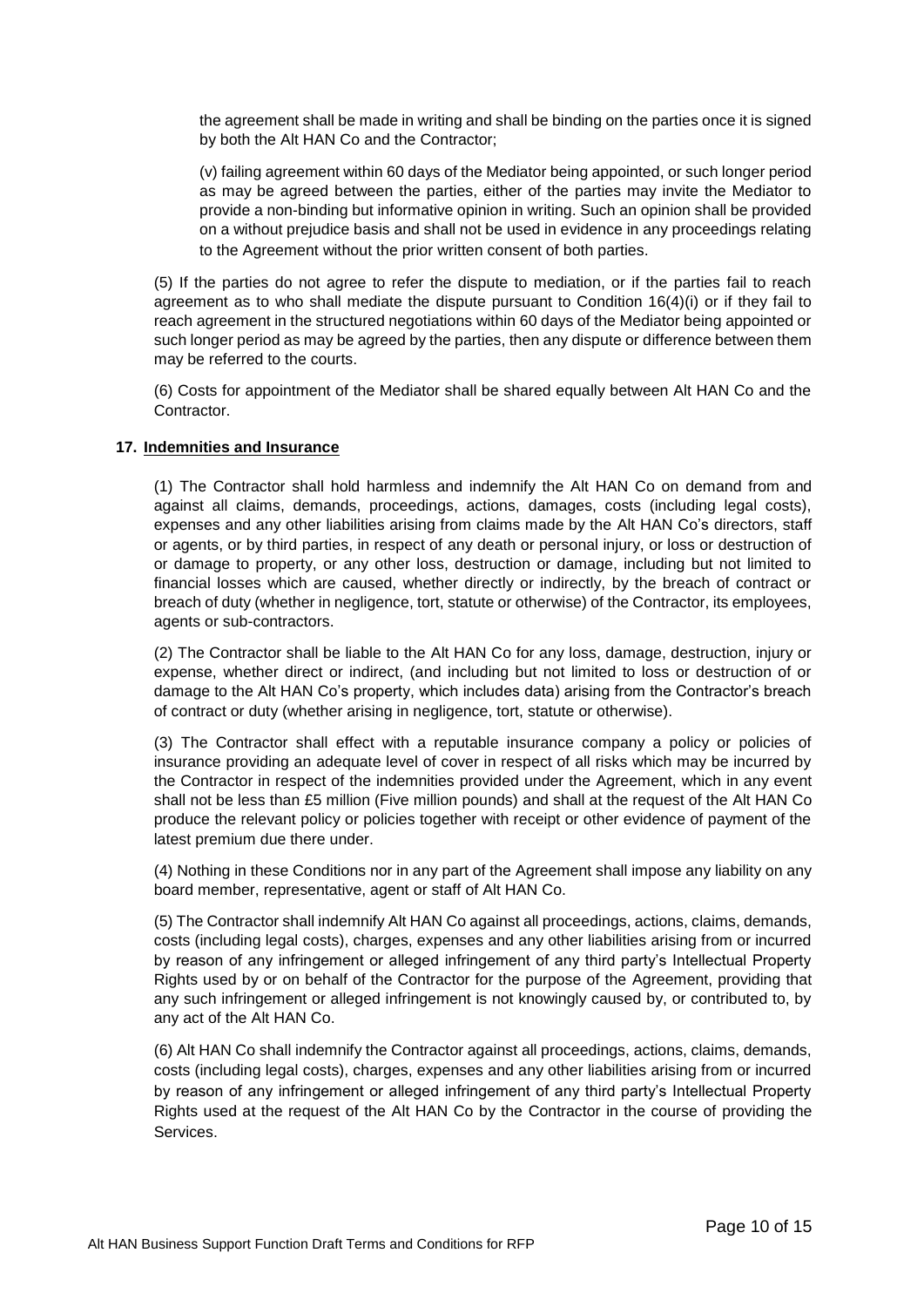(7) Except in relation to death or personal injury as referred to in Condition 17(1), and subject to Conditions 17 (5), the amount of liability under this clause shall be limited to a sum of £10 million (Ten million pounds) – with the exception of Condition 17 (6) where no cap will apply.

#### <span id="page-10-0"></span>**18. Representations and Warranties**

(1) Contractor represents, warrants and covenants to Alt HAN Co that:

(i) its performance of the Services shall be in accordance with professional and industrial standards customary for services of similar nature, and in compliance with all applicable laws, rules and regulations;

(ii) it will perform its obligations with reasonable care and skill and to the best of its ability and it will at all times act with the utmost good faith towards Alt HAN Co.

#### <span id="page-10-1"></span>**19. Liability of Contractor**

(1) The Contractor shall be liable to Alt HAN Co for any loss or damage of any nature incurred or suffered by Alt HAN Co, caused by or arising from Services rendered in the context of this Agreement.

#### <span id="page-10-2"></span>**20. Corrupt Gifts**

(1) The Contractor shall not offer or give, or agree to give, to Alt HAN Forum members or Alt HAN Co directors, staff or agents, or by third parties any person employed by or on behalf of the Alt HAN Co any gift or consideration of any kind as an inducement or reward for doing, or having done, or not doing, any act in relation to the obtaining or execution of this Agreement or any other contract with the Alt HAN Co, or for showing or not showing favour or disfavour to any person in relation to this Agreement or any other contract with Alt HAN Co.

(2) Any breach of this Condition by the Contractor, or by anyone employed by him or acting on his behalf (whether with or without his knowledge), or the commission of any offence by the Contractor or by anyone employed by him or acting on his behalf under the Prevention of Corruption Acts 1889-1916, in relation to this Agreement or any other contract with Alt HAN Co, shall entitle Alt HAN Co to terminate the Agreement with immediate effect and recover from the Contractor the amount of any loss resulting from such termination and the amount of the value of any such gift, consideration or commission as Alt HAN Co shall think fit.

(3) Where the Agreement has been terminated under paragraph (2) of this Condition, there shall be deemed to be a failure to commence the provision of the Services, enabling Alt HAN Co to terminate the Agreement with immediate effect and Alt HAN Co will not be obliged to pay any outstanding payments.

(4) In any dispute, difference or question arising in respect of:

(i) the interpretation of this Condition (except so far as the same may relate to the amount recoverable from the Contractor under paragraph (2) of this Condition in respect of any loss resulting from such determination of the Agreement); or

- (ii) the right of the Alt HAN Co to determine the Agreement; or
- (iii) the amount or value of any gift, consideration or commission,

the decision of Alt HAN Co shall be final and conclusive.

#### <span id="page-10-3"></span>**21. Confidentiality**

(1) For the purpose of this Agreement, any information relating to Alt HAN Co, including, but not limited to, the Services, products and intellectual property and any information of a technical, financial or commercial nature relating thereto shall be deemed to be Confidential Information.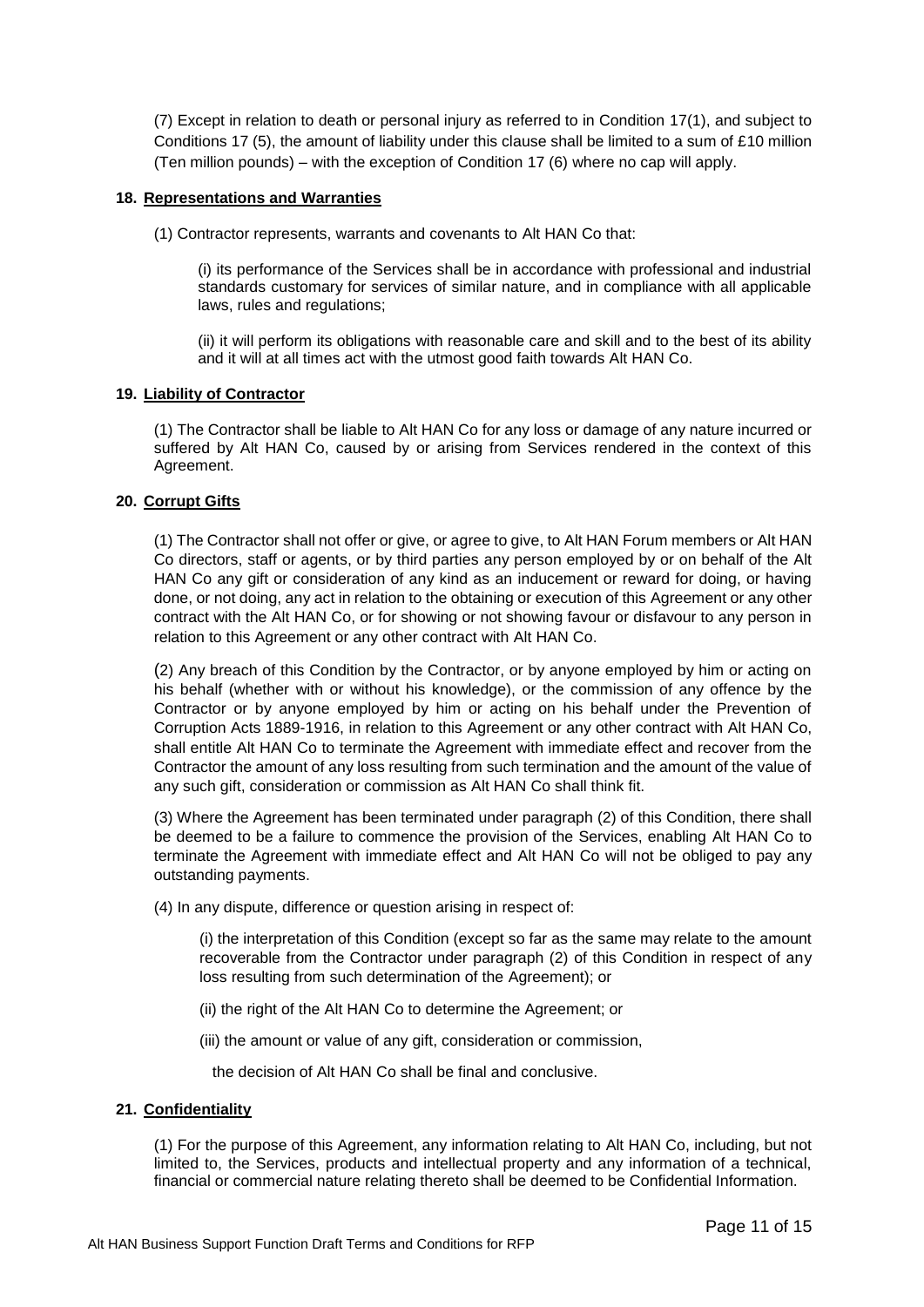(2) All Confidential Information shall remain solely the property of the disclosing Party, and its confidentiality shall be maintained and protected by the receiving Party. Alt HAN Co shall be authorized to disclose Confidential Information to the Alt HAN Forum as and when necessary to allow the Alt HAN Forum execute the Smart Energy Code Alt HAN Forum objectives. In each case of Confidential Information disclosure to the Alt HAN Forum the duty to protect will fall to Alt HAN Co. Each Party agrees not to disclose the other Party's Confidential Information to third parties which are not authorized by the disclosing Party to receive such Confidential Information.

(3) This duty to protect Confidential Information shall survive the termination of this Agreement.

(4) The foregoing prohibition on disclosure of Confidential Information shall not apply to the extent certain Confidential Information is required to be disclosed by the receiving Party as a matter of law or by order of a court, provided that the receiving Party uses reasonable efforts to provide the disclosing Party with prior written notice of such disclosure obligation and reasonably assists in obtaining a protective order therefore.

#### **22. Intellectual Property**

<span id="page-11-0"></span>(1) Subject to any pre-existing rights of third parties and of the Contractor, the Intellectual Property Rights (other than copyright) in all reports, documents and other materials which are generated or acquired by the Contractor (or any of its sub-contractors or agents) ("the Contractor Materials") in the performance of the Services shall belong to and be vested in Alt HAN Co.

(2) The Contractor warrants to the Alt HAN Co that all of their staff, agents and sub-contractors are and will be engaged in relation to the Agreement on terms which do not entitle any of them to any Intellectual Property Rights and which require them to waive all moral rights.

(3) If the Contractor in providing the Services uses any materials in which there are pre-existing Intellectual Property Rights owned by itself, its agents, sub-contractors or third parties, it shall itself provide, or procure from such agent, subcontractor or third party a non-exclusive licence for, or, if the Contractor is itself a licensee of those Intellectual Property Rights, it shall grant a sub-licence to, Alt HAN Co to use, reproduce, modify, adapt and enhance the material as Alt HAN Co sees fit. Such licence or sub-licence shall be perpetual and irrevocable and granted at no cost to the Alt HAN Co.

(4) Alt HAN Co shall have the sole right to use any information (whether or not it is Confidential Information) collected or collated pursuant to the Agreement (excluding any information which in the opinion of Alt HAN Co is confidential to the Contractor or which has been communicated to the Contractor under a condition that it shall be confidential to the Contractor), and all original documents in whatever form which contain that information, including any computer tape or disk, any voice recording and any special computer program written to give access to the information, shall on request be deposited with Alt HAN Co.

(5) Nothing in this Agreement or done under the Agreement shall be taken to diminish any other Intellectual Property Rights which would, apart from this Agreement, vest in Alt HAN Co.

(6) The Contractor shall ensure that all royalties licence fees or similar expenses in respect of Intellectual Property Rights in materials used in connection with the Agreement have been paid and are included in payments under this Agreement.

(7) If Alt HAN Co reimburses the Contractor for the cost of any equipment, such equipment shall become the property of Alt HAN Co and the Contractor shall on request deliver such equipment to Alt HAN Co. The Contractor shall keep a proper inventory of such equipment and shall deliver that inventory to Alt HAN Co on request and on completion of the Services.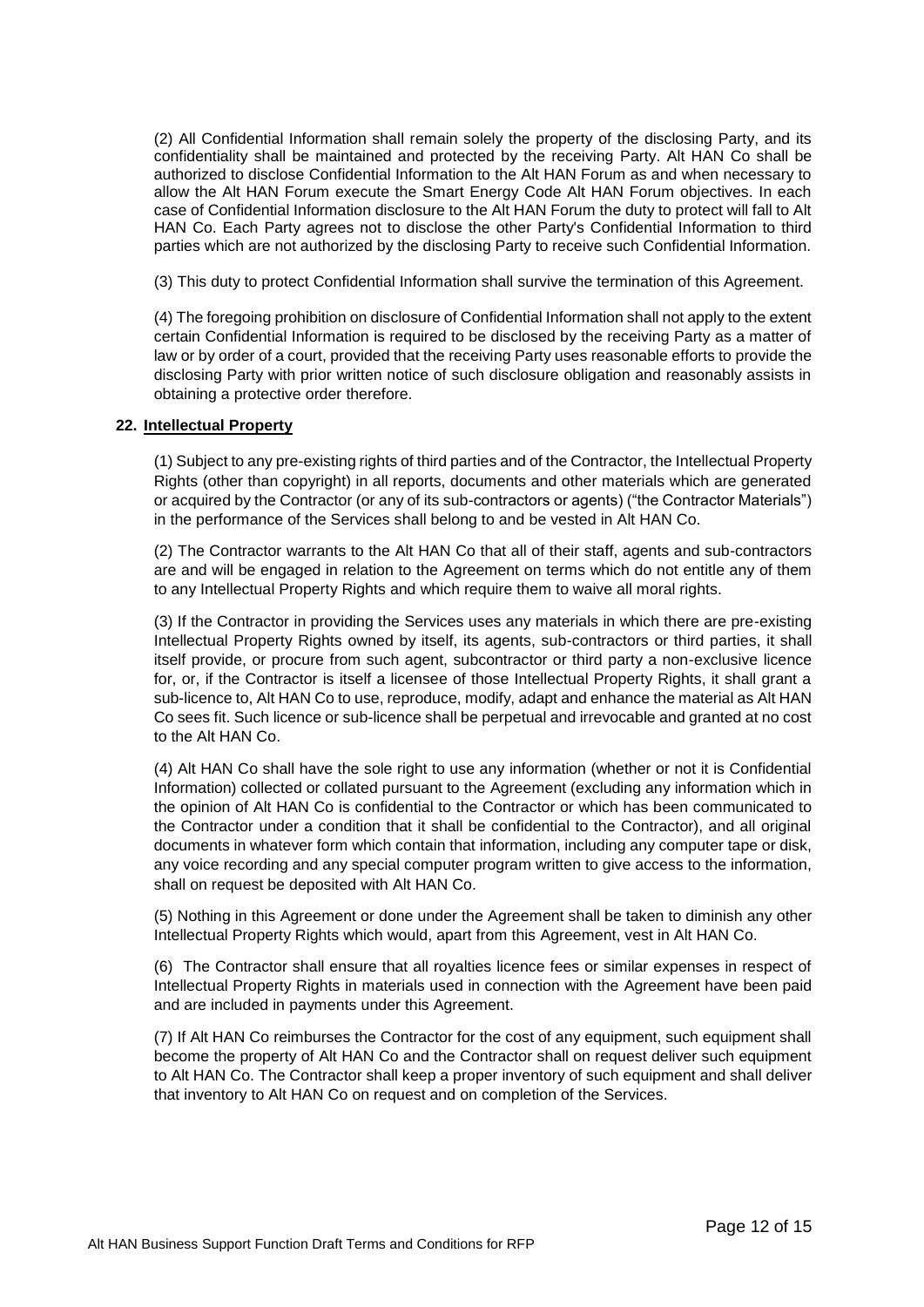#### <span id="page-12-0"></span>**23. Data Protection**

(1) In this condition references to "personal data", " data subjects" and "data processor" are to be interpreted as defined in the Data Protection Act 1998 ("the Act"). The Contractor shall comply with all relevant provisions of the Act and do nothing which causes, or may cause, the Alt HAN Co to be in breach of its obligations under the Act. In particular, to the extent that the Contractor acts as a data processor in respect of any personal data pursuant to the Agreement, the Contractor shall only process such personal data as is necessary to enable it to fulfil its obligations under this Agreement.

(2) The Contractor warrants that it has appropriate technical and organisational measures in place to protect any personal data it is processing on the Alt HAN Co's behalf against any unauthorised or unlawful processing and against any accidental loss, destruction or damage and undertakes to maintain such measures during the course of this Agreement. The Contractor shall also take all reasonable steps to ensure the reliability of its staff having access to any such personal data.

(3) Upon reasonable notice the Contractor shall allow Alt HAN Co access to any relevant premises owned or controlled by it to enable the Alt HAN Co to inspect its procedures described at Condition 23(2) above and will upon the Alt HAN Co's request from time to time prepare a report for it on the technical and organisational measures it has in place to protect the personal data it is processing on the Alt HAN Co's behalf.

(4) The Contractor shall at its own cost, at the Alt HAN Co's request, assist Alt HAN Co to comply with any requests for access to personal data under Section 7 of the Act and in particular shall respond to any such request promptly to enable the Alt HAN Co to comply with its obligations under the Act. When the Contractor requested by the Alt HAN Co shall at its own cost promptly provide it with any personal data relating to this Agreement.

(5) If the Contractor fails to comply with any provision of this condition, the Alt HAN Co may terminate the Agreement immediately in which event the provisions of Condition 14 (Term and Termination) shall apply.

(6) The Contractor shall indemnify Alt HAN Co against all claims and proceedings, and all costs and expenses incurred in connection therewith, made or brought against the Alt HAN Co by any person in respect of the Act or equivalent applicable legislation in any other country which claims would not have arisen but for some act, omission, misrepresentation or negligence on the part of the Contractor or its sub-contractors and hold it harmless against all costs, losses and liability whatsoever incurred by it arising out of any action or inaction on its part in relation to any of its obligations as set out in this Agreement which results in the Alt HAN Co being in breach of its obligations under the Act or equivalent applicable legislation in any other country.

(7) The Contractor warrants that it has submitted, pursuant to Section 18(1) of the Act, a notification to the Information Commissioner and shall keep that notification up to date.

(8) The Contractor shall not transfer any personal data outside the European Economic Area unless authorised in writing to do so by Alt HAN Co.

(9) Upon the termination of this Agreement for whatever reason the Contractor shall, unless notified otherwise by the Alt HAN Co or required by law, immediately cease any processing of the personal data on the Alt HAN Co's behalf and as requested by the Alt HAN Co destroy or provide the Alt HAN Co with a copy on suitable media.

(10) The Contractor shall promptly carry out any request from Alt HAN Co requiring it to amend, transfer or delete the personal data or any part of the personal data.

(11) Where the Contractor is required to collect any personal data on behalf of Alt HAN Co, it shall ensure that it provides the data subjects from whom the personal data are collected with a data protection notice in a form to be agreed with the Alt HAN Co.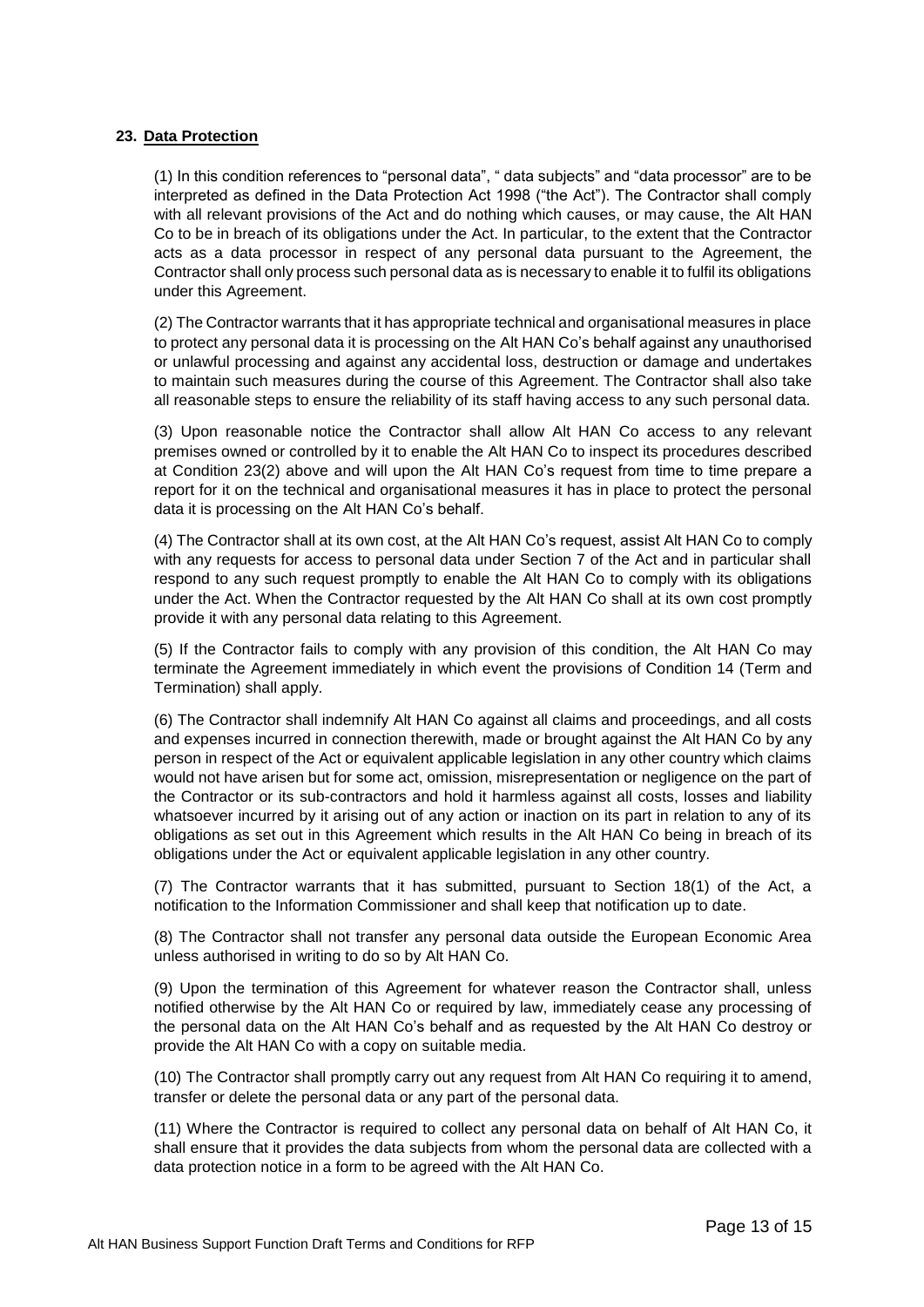#### <span id="page-13-0"></span>**24. Taxes**

(1) Any taxes or other dues are to be settled by the Contractor at its sole cost and expense.

(2) Alt HAN Co shall pay to the Contractor, in addition to the Charges, a sum equal to the Value Added Tax chargeable on the value of the Services provided in accordance with the Agreement.

(3) Any invoice or other request for payment of monies due to the Contractor under the Agreement shall be in accordance with statutory provisions related to Value Added Tax in force when each invoice is presented to Alt HAN Co.

(4) The Contractor shall, if so requested by Alt HAN Co, furnish such information as may reasonably be required by the Alt HAN Co relating to the amount of Value Added Tax chargeable on the Services.

#### <span id="page-13-1"></span>**25. Waiver**

(1) No omission or delay on the part of any Party hereto in exercising any right, power or privilege hereunder shall operate as a waiver thereof, nor shall any single or partial exercise of any such right, power or privilege preclude any other or further exercise thereof or of any other right, power or privilege.

#### <span id="page-13-2"></span>**26. Severability**

(1) The illegality, invalidity or unenforceability of any provision of this Agreement shall not affect the legality, validity or enforceability of the remainder thereof. If any provision of this Agreement is found to be illegal, invalid or unenforceable, the Parties agree that if practicable, they shall substitute a provision in a form similar to the offending provision but without thereby rendering such provision illegal, invalid or unenforceable.

#### <span id="page-13-3"></span>**27. Transfer of Services**

(1) Where Alt HAN Co intends to continue with services equivalent to any or all of the Services after termination or expiry of the Agreement, either by performing them itself or by the appointment of a replacement contractor, the Contractor shall use all reasonable endeavours to ensure that the transition is undertaken with the minimum of disruption to Alt HAN Co.

(2) The Contractor shall co-operate fully during the transition period and provide full access to all data, documents, manuals, working instructions, reports and any information, whether held in electronic or written form, which the Alt HAN Co considers necessary, at no cost to the Alt HAN Co.

(3) The Contractor shall develop and agree a handover plan with Alt HAN Co with at least six months remaining of the Term or any agreed extension.

#### <span id="page-13-4"></span>**28. Applicable Law and Jurisdiction**

(1) This Agreement shall be governed by and construed in accordance with the laws of England and subject to the jurisdiction of the English courts.